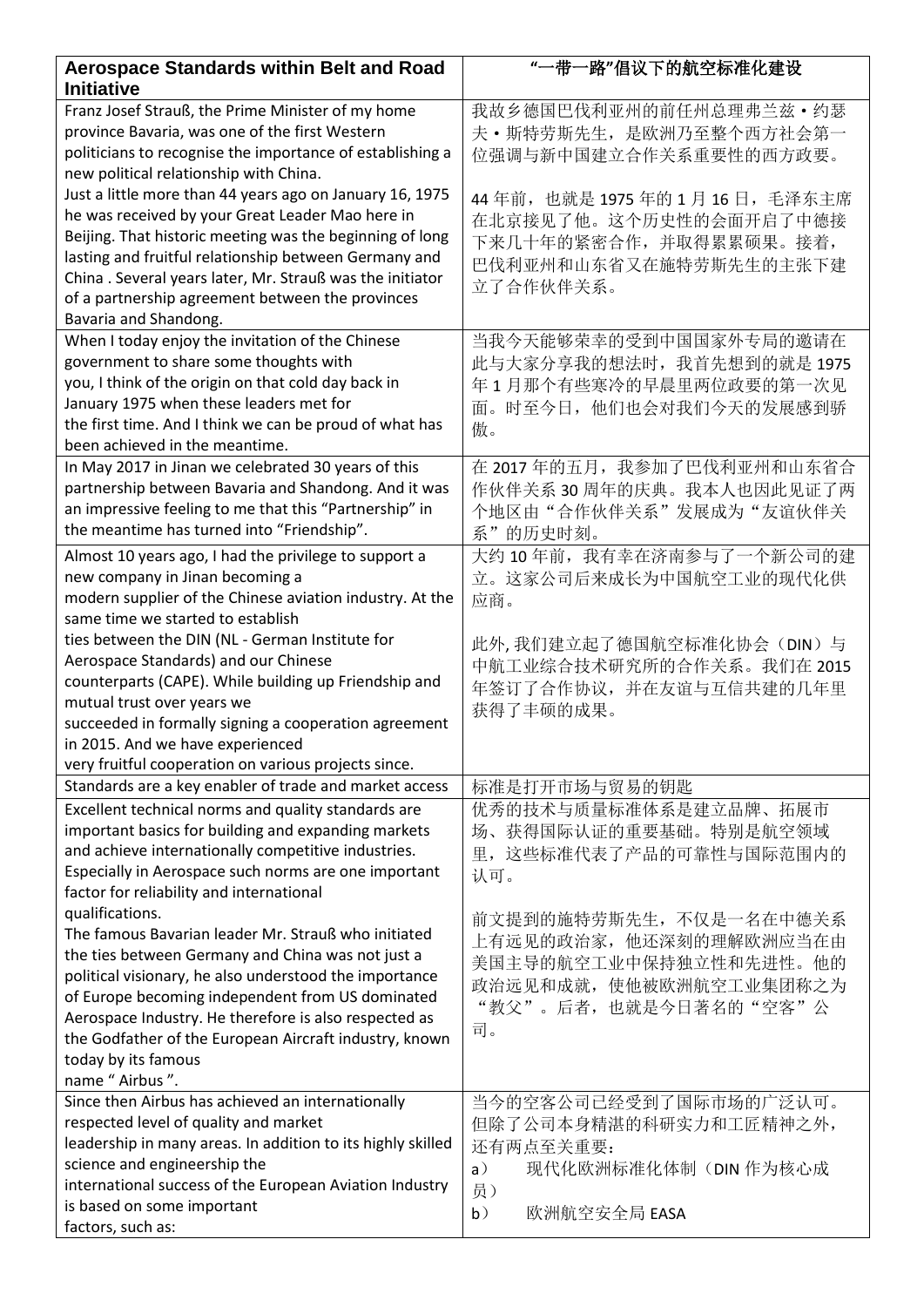| A) The modern European standardization system (with                               |                               |
|-----------------------------------------------------------------------------------|-------------------------------|
| DIN as one key player)                                                            |                               |
| B) The European Aviation Safety Agency EASA                                       |                               |
| When technical requirements are aligned, standards                                | 当我们存在对技术的一致性要求时,技术标准就是        |
| are a key enabler of trade and market access. Common                              | 保证贸易与市场的关键。有了相同的标准,才使得        |
| standards support cross-border trade and                                          | 跨国贸易与发展成为可能;有了相同的质量与认证        |
| development. Common quality and certification                                     | 体系,才保证了高等级的航空安全性与可靠性;有        |
| standards also help to achieve a high level of aviation                           | 了相同的技术质量标准,才让像欧洲航空安全局这        |
| safety and reliability. Common technical and quality                              | 样的机构能够更好的帮助他国航空业的发展。          |
| standards support internationally accepted                                        |                               |
| aircraft certification (like EASA) and help to develop                            |                               |
| aircraft for use in the worldwide market.                                         |                               |
| Standards for the European Market                                                 | 欧洲市场的标准                       |
| European standards (ENs) are developed by all major                               | 欧洲标准(ENs)是欧洲市场的主要参与者定制的。      |
| stakeholders within the European market. National                                 | 欧洲国家的标准体系都要首先遵守欧洲标准, 并积       |
| Standards Bodies are obliged to adopt ENs as national                             | 极解决其与本国标准间的差异。                |
| standards and withdraw any conflicting ones.                                      |                               |
| The organization for European Aerospace Standards is                              | 欧洲标准系统是透明、稳定、可预测的。因为其先        |
| ASD-STAN which is a Technical Body of CEN / CENELEC.                              | 进性也被世界工业体系认可。                 |
| The European standardization system is transparent,                               |                               |
| stable and predictable. And it has proven to be                                   |                               |
| innovative and accepted by the international industry.                            |                               |
| <b>Standards for the Global Market</b>                                            | 全球化市场的标准                      |
| In vast majority of countries around the globe,                                   | 在世界上绝大多数国家里, 政府都会依照 WTO TBT   |
| governments privilege the use of ISO and                                          | 协议优先选择 ISO 和 IEC 来支持各国的管理与技术规 |
| IEC standards to support their laws and technical                                 | 范。                            |
| regulations in line with the WTO TBT Agreement. As a                              | 因为欧洲标准化在建立之初就以国际标准为基础,        |
| result, economic operators can often rely on the same                             | 所以让恪守标准的欧洲企业在全球市场里都极具竞        |
| set of technical specifications to develop products that                          | 争力。这同时也激活了欧洲市场的竞争机制, 从根       |
| can then be marketed worldwide.                                                   | 本上保证了他国供应商在这个区域的贸易自由。         |
| While other countries like the United States push their                           | 这也说明, 公平与合作永远是我们发展国际市场的       |
| organizational standards (like SAE) to become accepted                            | 重要前提。                         |
| internationally, the European commitment to ISO and                               |                               |
| IEC makes Europe the region that has a greater level of                           |                               |
| alignment with international standards.                                           |                               |
| The European standardization model and notably its                                |                               |
| strong preference for international standards has                                 |                               |
| therefore become a key factor in the competitiveness                              |                               |
| of the European industry in global markets, while at the                          |                               |
| same time ensuring the                                                            |                               |
| openness of the European market for foreign                                       |                               |
| competitors.                                                                      |                               |
| Fairness and cooperation play an important role in our                            |                               |
| focus on international markets.                                                   |                               |
| Belt and Road Initiative                                                          | 一带一路倡议                        |
| We see a very interesting perspective for future                                  | 从一带一路的贸易线路中, 我们可以看到非常多有       |
| cooperation within the aviation industry and countries                            | 潜力的合作机会等待开发,尤其是航空工业领域。        |
| along the Belt and Road trade lines.                                              | 当中国与欧洲建立起更紧密的联系时, 中国可以依       |
|                                                                                   | 据 ISO/IEC 等级建立起通用的航空产业标准。     |
| With a closer cooperation between China and Europe,                               | 其所衍生的标准和特殊规范可以帮助我们更好进行        |
| including Russia, we could establish common aviation                              | 产业整合, 而不是各自分离。毋庸置疑, 所有的参      |
| standards on ISO / IEC level. Those norms and                                     | 与者都将在这个过程中成长和收益。              |
| specifications will help us to combine our efforts                                |                               |
| instead of splitting them as it was done in the past. Our                         | 我想再次与大家分享两个小故事。               |
| industries will strongly benefit from these results.                              |                               |
| Let me mention two examples which may highlight the<br>need for common standards: |                               |
|                                                                                   |                               |